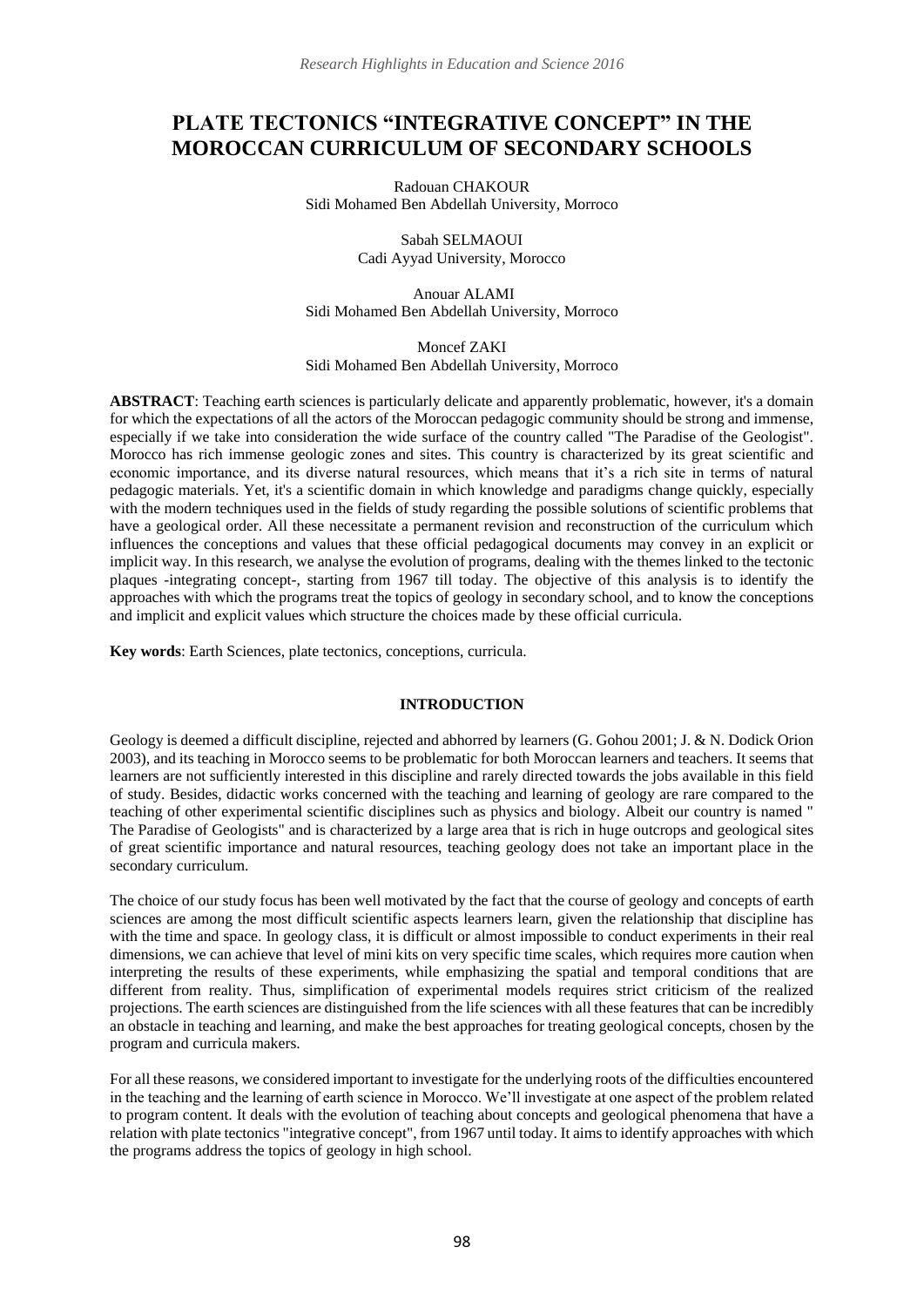## **OBJECTIVES AND RESEARCH QUESTIONS**

The objective of this research is to analyze the contents of the programs of earth sciences, to assess development in the concept of plate tectonics, and identify approaches in dealing with concepts and geological phenomena from the program.

Our research questions were formulated as follows:

- 1. What is the emphasis on geology in the Live and Earth Sciences (L.E.S) programs especially that they respond appropriately to the aspirations and ambitions of the actors of the educational community, and they keep pace with increases experienced by science of the earth, particularly the concept of plate tectonics?
- 2. What are the pedagogical approaches used in teaching geology concepts, such as "plate tectonics»?
- 3. In terms of external didactic transposition, what are the obstacles we can identify in the teaching of concepts and geological phenomena associated with plate tectonics?

## **METHODOLOGY**

In this study, we conducted a diachronic analysis of the evolution of official programs for teaching integrative of the concept "tectonic plates" since 1967 to today. To trace the history of the construction and teaching of integrative concept of "the plate tectonics" in high school, we gathered various existing official programs for the teaching of earth sciences that have made our analysis corpus.

Our corpus of analysis consists of official documents (teaching guidelines that have been called official instructions) dating from 1967 to the present. We believe this is a date that corresponds to a sufficient period (30 years) before the introduction of plate tectonics. We will focus our analysis on the geological concepts and notions relating to the internal geology and that has a material relationship with the plate tectonics.

All official texts available to us are operated by a semantic analysis to determine the approaches of education of the plate tectonics "integrative concept" in a given program. The gap between scientific advances and their introduction into the teaching will also be evaluated. We will not limit ourselves only to the analysis of the evolution of scientific knowledge, but we will try to identify the different factors that promote or inhibit and block the introduction of certain themes in school curricula, and for this we measured the Time of the Didactic Transposition (DTD Quessada & Clement, 2005a).

## **RESULTS AND ANALYSIS**

The preliminary analysis of our documents indicates the existence of two periods: before and after introduction of the concept.

| Year of<br><b>Program</b><br>publication | <b>Teaching level</b><br>(Age)                                                                  | Keywords of the school curriculum                                                                                                                                                              | <b>Approaches</b> used<br>in the<br>program |
|------------------------------------------|-------------------------------------------------------------------------------------------------|------------------------------------------------------------------------------------------------------------------------------------------------------------------------------------------------|---------------------------------------------|
| 1967                                     | Level 9 $(15-16 \text{ years})$                                                                 | Igneous and metamorphic rocks<br>Geological history of Morocco<br>Petrographic and tectonic concepts                                                                                           | Descriptive                                 |
| 1971                                     | Level $7(13-14 \text{ years})$<br>Level 9 $(15-16 \text{ years})$                               | Volcanism, volcanic rocks<br>Moroccan rocks: basalt, granite<br>Petrographic and tectonic concepts                                                                                             | Descriptive<br>analytic                     |
| 1974<br>1976                             | Level $8(14-15 \text{ years})$<br>Level 10, experimental<br>sciences $(16-17 \text{ years})$    | Volcanism, volcanic rocks<br>Moroccan rocks: basalt, granite<br>Petrographic and tectonic concepts                                                                                             | Descriptive<br>analytic                     |
| 1979                                     | Level $8(14-15 \text{ years})$<br>Level 10, experimental<br>sciences (16-17 years)              | Crystalline state, minerals, crystals<br>Volcanism, granite, Magma<br>Structure of the earth, study of Earthquakes.<br>Notions of endogenous and metamorphic rocks<br><b>Tectonic Concepts</b> | Descriptive<br>analytic                     |
| 1984                                     | Level $8(14-15 \text{ years})$<br>Level 10, experimental<br>sciences<br>$(16-17 \text{ years})$ | Crystalline state, minerals, crystals<br>Volcanism, granite, Magma<br>Structure of the earth, study of Earthquakes.<br>Notions of endogenous and metamorphic rocks                             | Descriptive<br>analytic                     |

**Table 1.** Board of Teaching About Plate Tectonics in The Programs of Natural Science (Sciences of Life and Earth From  $1067$  To  $2007$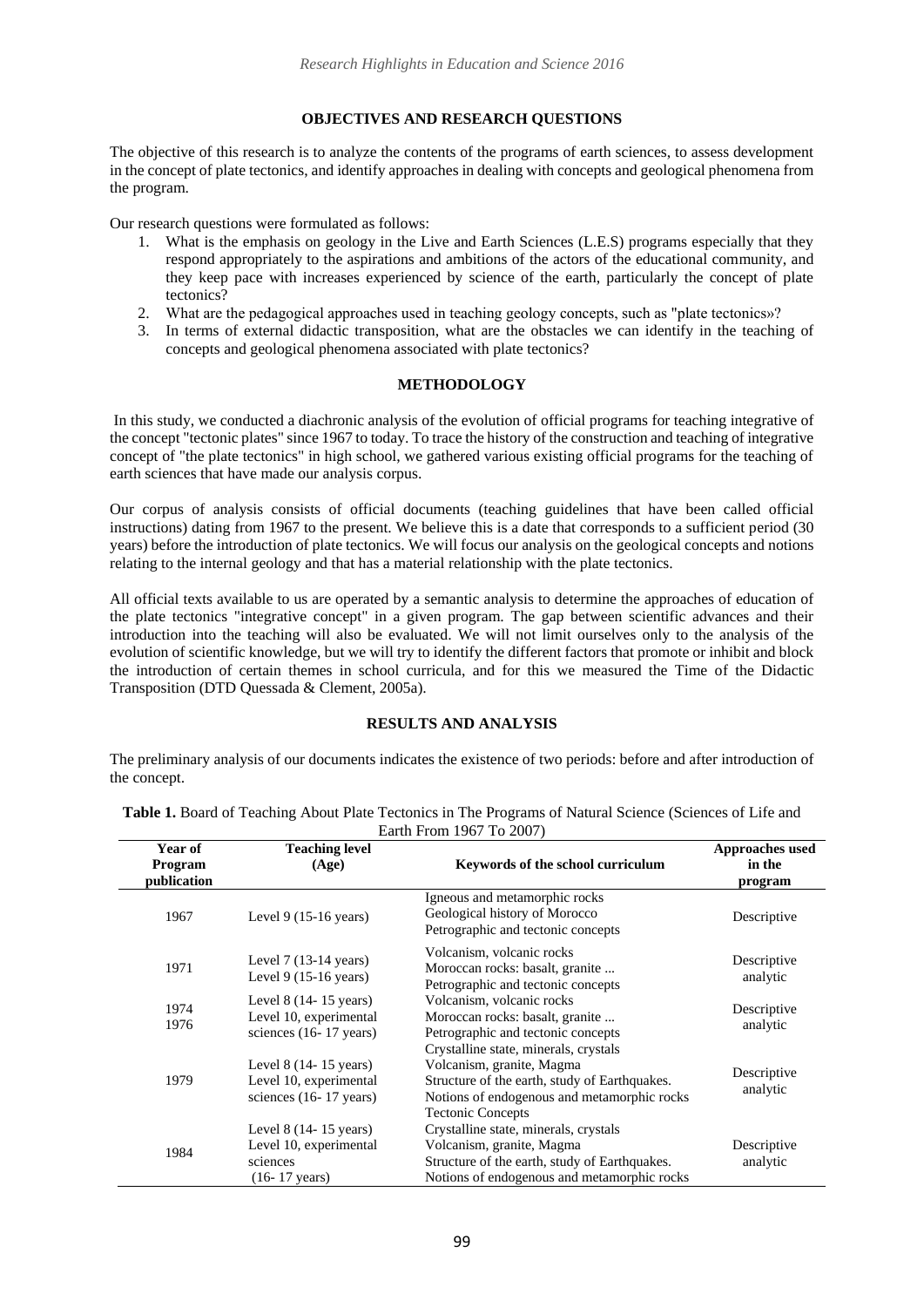| 1995 | Level 9 $(15-16 \text{ years})$<br>Level 10, experimental<br>sciences $(16-17 \text{ years})$ | <b>Tectonic Concepts</b><br>Internal geological phenomena<br>Magmatism, volcanic and plutonic rocks<br>Tectonic deformations<br>Metamorphism<br>Intraplate volcanism<br>Plate tectonics. | Explanatory<br>deductive<br>Synthetic             |
|------|-----------------------------------------------------------------------------------------------|------------------------------------------------------------------------------------------------------------------------------------------------------------------------------------------|---------------------------------------------------|
| 2007 | Level $8(14-15 \text{ years})$<br>Level 12, experimental<br>sciences $(18-19 \text{ years})$  | Internal geological phenomena<br>Magmatism, volcanic and plutonic rocks<br>Tectonic deformations<br>Metamorphism<br>Plate tectonics.                                                     | Explanatory<br>deductive<br>Synthetic<br>systemic |

#### **A- The analysis of the first part program: before the introduction of plate tectonics :( 1967 to 1995)**

The analysis of the Moroccan program of geological education in high school, before the introduction of integrative concept "tectonic plates" (the first part: from 1967 until 1994), showed that the taught content has remained generally stable, and has not suffered any major changes in broad outline (see Table 1). The approach often used, whose knowledge is divided into parts, is purely analytical and remains without significance for the learner, and it is very difficult to learn, and may not engage properly taught knowledge in given situations. We conclude that while the program and curricula makers neglect the relationships between the different elements of the taught geological phenomena, and this can be justified by the absence of an inclusive concept which can give a global vision and a deeper understanding of the taught concepts.

#### **B- The analysis of the second part program: after the introduction of plate tectonics: (1995 to 2007)**

The introduction of tectonic plates has helped programs and curricula makers offer a systemic approach; it helps bring the relationship between the different elements of geological phenomena that have internal identifying reactions. This approach gives importance to the overall vision in the study of phenomena, and allows the study of several variants at the same time, with simple models to use even when they are often inaccurate. The concept of plate tectonics is introduced for the first time in the 1994 program, integrating concept is discussed in detail in the programs of two successive levels of education, the 9th level and the 10 level in the high school.



**Figure 1.** The Period Of Didactic Transposition Of Curricula (Dtdp), The Dtdp1 For The Concept Of Continental Drift, And Dtdp2 For The Inclusive Concept Of Plate Tectonics.

The didactic transposition of scientific concepts in official texts of school curricula is an important step, we studied the use of the concept of DTDs historical curricula, measuring the DTPP (within didactic transposition programs) for two geological concepts that are "the drifting of continents" and "the plate tectonics" (fig 1). We notice when there is a wide variation of DTDP for the two examples studied, it reflects that there are other influences that the development of scientific knowledge on program renewal.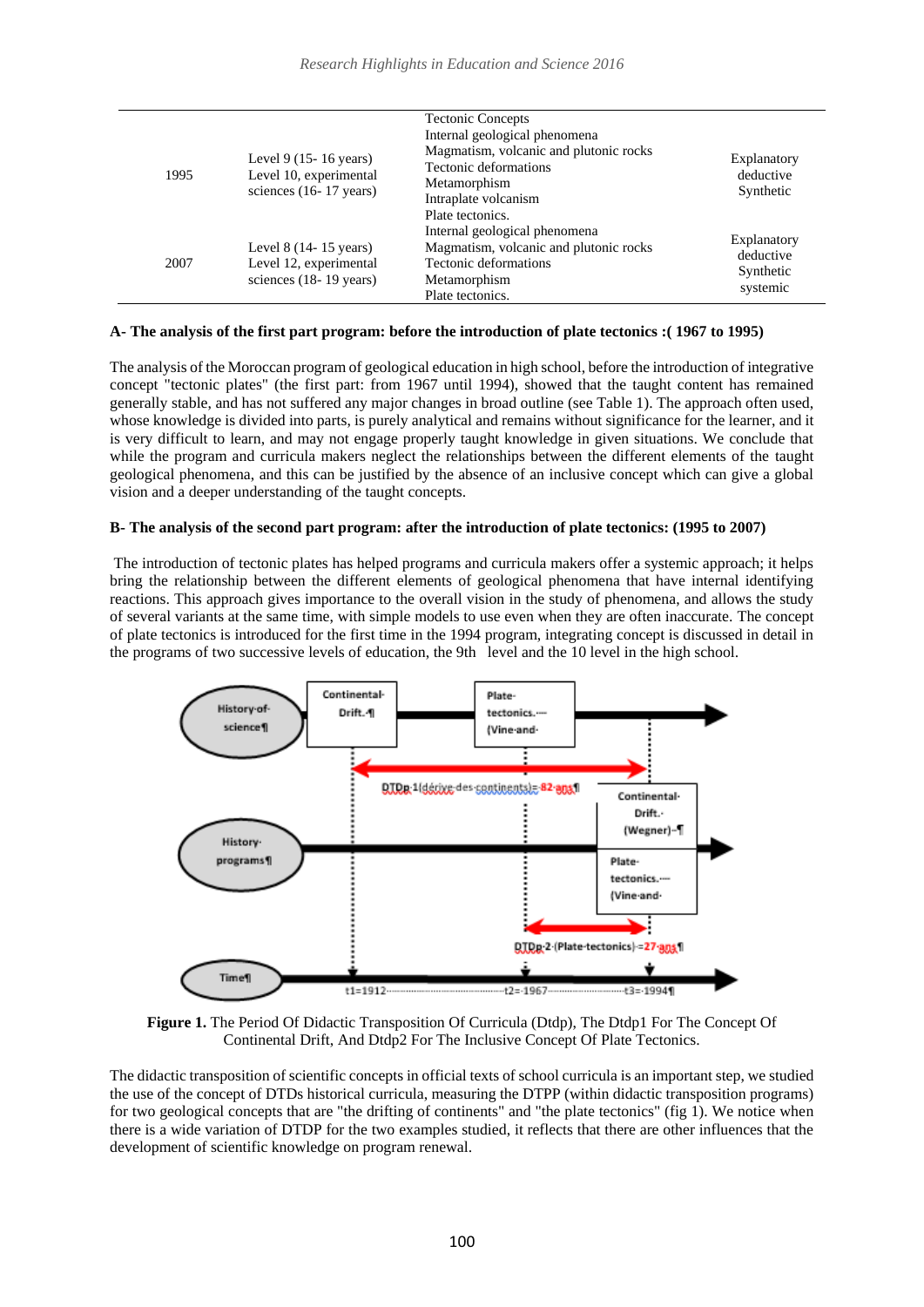The analysis of the history of science shows that the tectonic theory was developed between 1960 and 1967 to 1968. In 1970, the model of plate tectonics was developed, and the different actors of the scientific community were beginning to consider its significance and implications in all the earth sciences, which is why she is considered in the field of education, as integrator concept. Indeed, in sciences, nothing is constant, everything changes, and there are always confirmations and changes. At this level, we note that the new curricula of 2007 has not taken into consideration these confirmations and changes made during 37 years of its existence, which could enrich the content of curricula and textbooks, especially as these amendments are linked the development of modern techniques used in field studies and resolution of scientific geological problems. Unfortunately, the programs only sustained transfers of the taught content from one level of education to another.

### **DISCUSSION AND CONCLUSION**

The analysis program allowed us to distinguish two periods in the content of programs related to the integrative concept of plate tectonics.

- The first period from 1967 to 1994, where the taught content has remained broadly stable in outline until the introduction of the theory of plate tectonics, currently considered integrating concept. In this period the school institution was awaiting the stability of academic knowledge related to continental drift and plate tectonics, and building consensus among members of the scientific community, before its introduction into the school curriculum. We see then that the scientific community does not introduce knowledge that is still debated among scientists.

- The second period from 1994 until today where the concept of plate tectonics is introduced for the first time in the 1994 program, knowing that this concept has been constructed and accepted by the scientific community in 1968. The programs have undergone, significant changes, but are still insufficient. The model of the tectonic theory has not only provided some explanations for understanding the dynamics, function and history of the earth, but has also indirectly unified the way and built several areas of study of Earth sciences as petrology, volcanology, sedimentology, paleontology, stratigraphy, and tectonics and gave rise to new sciences such as geodesy, geostatistics, geophysics and geochemistry (Gohau 1990). And until now, the educational system has not yet decided to introduce these new especially applied sciences, and could make knowledge to be too meaningful to the learner and the teacher.

The decision to introduce new geological knowledge in education depends on many factors related to the actors of the educational institution and the balance of power between institutions: ministries, inspection, universities and research institutions, associations and group pressures.

We note that the results generated from this research, urges us as a researcher in science education, to ask questions about the inclusion of the results of such research in the revisions and changes in programs, and and think about editing textbooks just for this subject like the case of disciplines: history and geography HG and PC physics and chemistry whose each discipline is taught by a single teacher, but has two independent books) to give the opportunity to those who specialize in geology and its teaching to offer programs andedite textbook that adequately meet the aspirations and ambitions of the actors of the educational community.

We note also that until now, there has been no introduction of a historical approach in teaching subjects related to tectonic plates, which will give a coherent view of science and technology and their joint development. An approach has to present scientific knowledge as a progressive human construction and not as a set of revealed truths, and clarify with examples the reciprocal nature of the interactions between science and technology (Savaton 2011).

On the other hand, the analysis programs do not have the applied economic interest and the model of tectonic plates. At this level, programs should provide examples that will show that the model of plate tectonics provides an understanding of the conditions of existence of exploitable resources (oil and gas fields located in a passive margin basin.)

This work has allowed us to demonstrate that the old programs studying the geology of local areas near schools, examples of the geological regions and Moroccan rocks, the economic interest of the rocks, which will motivate learners and their teachers, for the new programs have really neglected this aspect of great interest, especially that Morocco is a rich country in terms of geologic, scientific and economic views. The results of this research would merit serious reflections on the part of the ionosphere: program and curricula makers, scientists, didactic researchers and the main actors of the educational system. The marginalization of this science by the Moroccan curriculum must indeed be questioned!